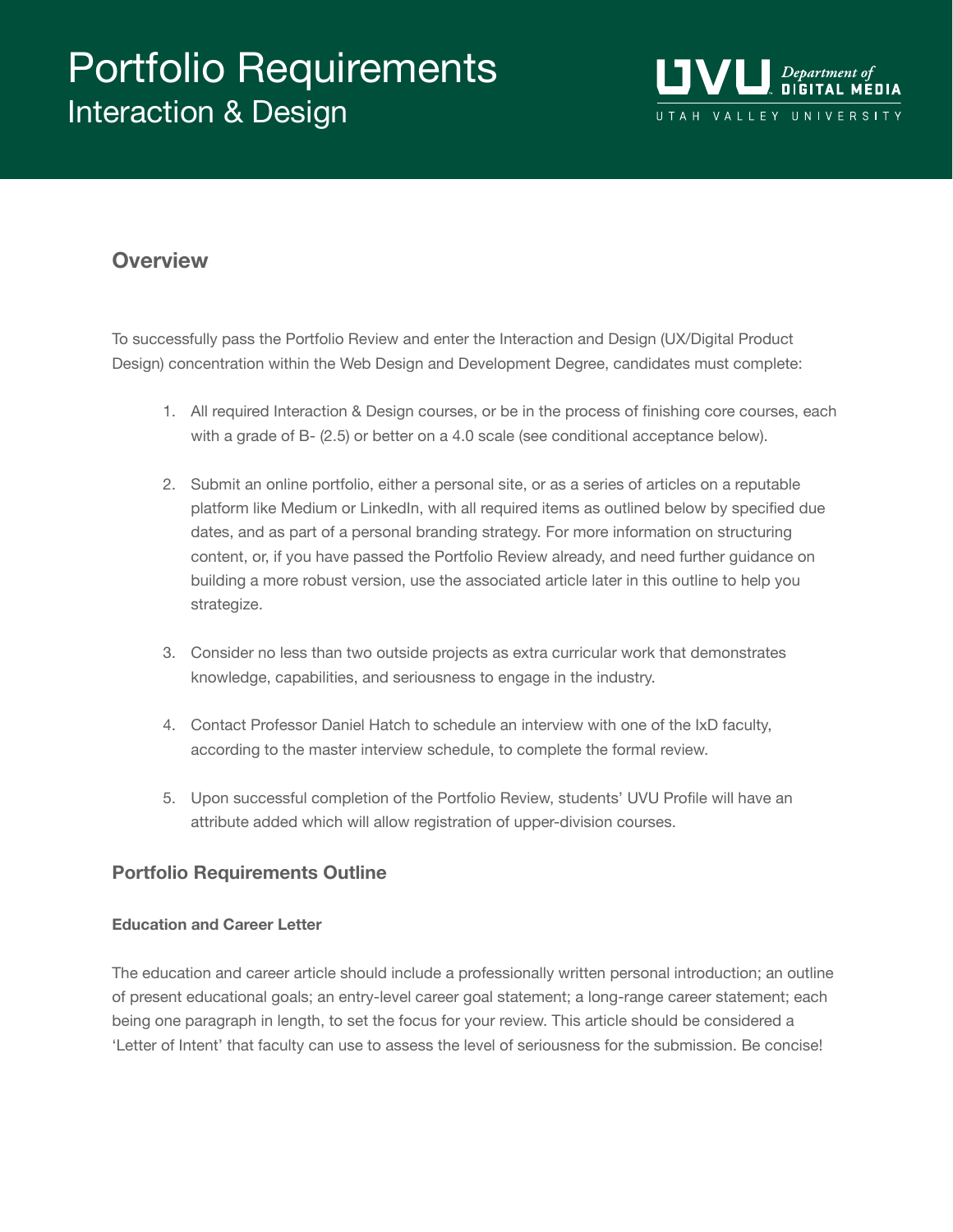#### **Practical Knowledge and Skills Sections**

In the individual articles, students should express what has been learned by creating a Case Study styled article for each lower-division course as evidence of capabilities. Articles should not sound like a term paper, but rather, a professionally written set off materials that a community of professionals might find valuable. For example, writing about a topic formed around a class project, a student might focus on a specific tool or set of technologies, processes, media integration methods, or even a combination of various topics, in an effort to showcase knowledge. Students should infuse their knowledge by answering points such as...why this knowledge is important; provide visuals that support and validate specific capabilities on design or development; what specific problem was resolved and how it was accomplished; why the final solution/product is exemplary. It may also be advisable to provide a link to each functional project such as a Web site or UX concept, so faculty, can interact and experience the material.

IMPORTANT: Use only creative names for article titles. Do not use course numbers! Moreover, write each article for a broad audience in the UX/Interaction Design community specifically; meaning, articles should be a valuable reading experience, not a generalized rehash of a project. Make the reading an educational experience meant to help others learn something of importance. Lastly, take the time to review current job postings on AuthenticJobs.com or other source and focus on key terms, processes, and technologies that are being sought in the industry. Here are some possible article title influencers to help students devise an effective strategy. These are only examples!

#### **Methods and Process Articles**

- Digital Design Processes are Not Stupid (DGM2240)
- Interaction Design Concepts in Visual Interfaces (DGM2250)
- Scripting for Interactive Engagement: Why the interface is a portal to discovery (DGM1600)
- Why Adobe XD is My Go-to Tool for Creative Design? (Extra Curricular Work)

#### **Design and Development Articles**

- Design Patterns and the Art of Consistency (Any Course)
- Image Compression Techniques That Make You Look Like a Genius! (DGM2341)
- Immersive Experiences are Critical to Engaging Participants (DGM2260)
- Interactive Advertisements Can Change a Readers Mind (DGM2270)
- Integrating 'Interactive Objects' into Productions to Increase Engagement (DGM2280)
- Preparing for an Internship in Digital Product Design (Extra Curricular Work)

**NOTE**: At the end of each article, use the following statement, using your own information, to ensure faculty can identify the course and project affiliation. This also informs readers of current status.

John Doe is a student in the Digital Media program at Utah Valley University, Orem Utah, studying *Interaction Design. The following article relates to (X Project) in the (DGM XXXX Course) and representative of the skills learned.*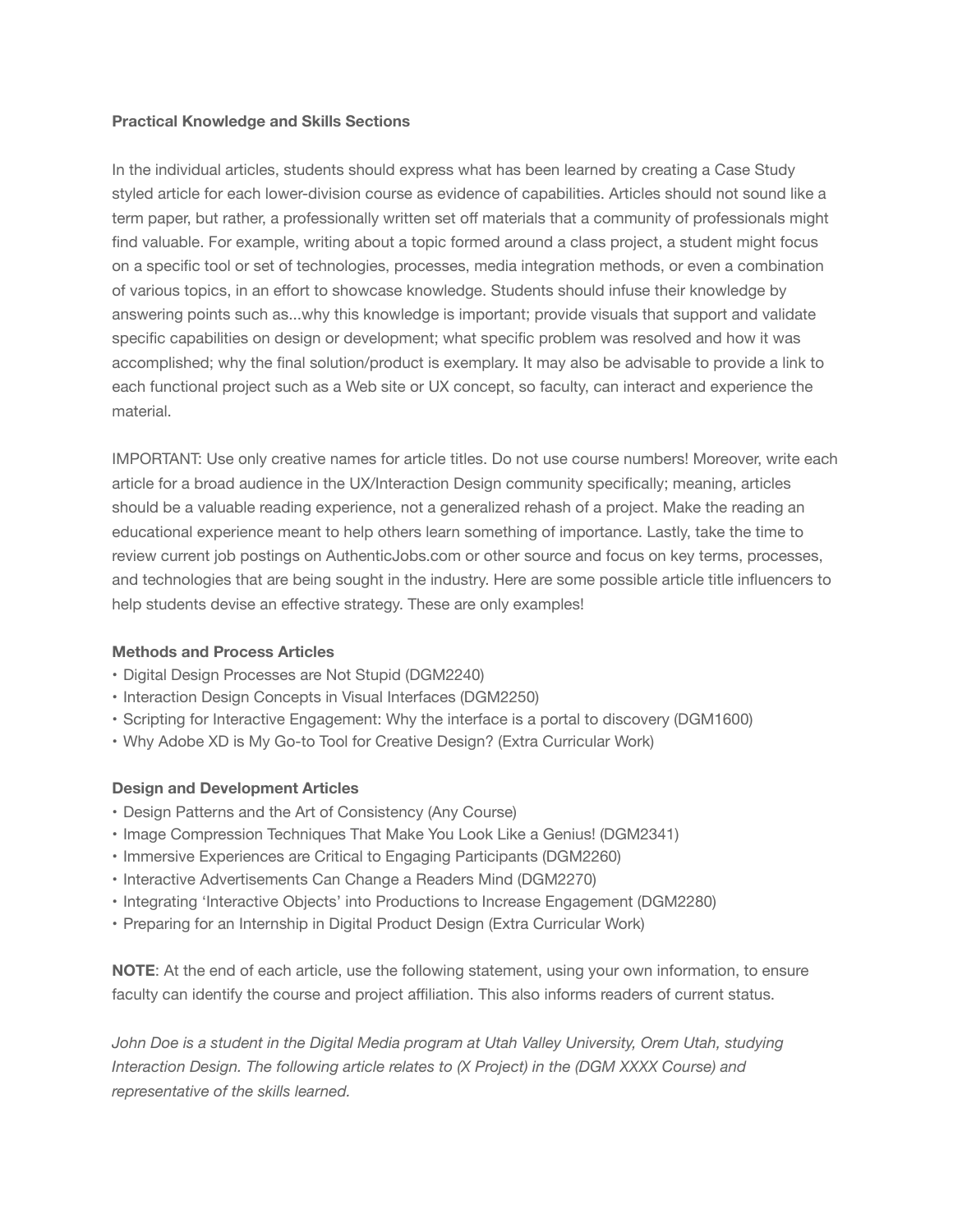## **Résumé / CV Article**

A separate article or section of a personal site should be written to showcase a professional résumé/CV and placed according to a logical structure. We also recommend that students work with the Student Career Center to organize a résumé and use outside resources found on site such as UXBeginner - UsabilityCounts - Monster - to craft their document(s). The résumé should be updated frequently, and reflect UX / Interaction Design / Digital Product Design experiences. Lastly, a link to a PDF version should be provided for potential employers to download.

#### **Extra Curricular Work**

Students must demonstrate a sufficient quantity and quality of extra-curricular activities in the Interaction and Design (UX/Digital Product Design) field through voluntary immersion. This would include submission of UX Design-based Web sites, mobile Apps, or immersive/adaptive projects with supporting documentation (e.g. not as part of a class), and most importantly an emphasis on Digital Product Design and Development. It is recommended that extra curricular projects be solo-produced; however, if not, group-originated materials must be accompanied by a detailed description of the student's role in the project.

#### **Social Media**

Students are highly encouraged to provide links and evidence of their social media presence as part of their portfolio strategy. How do you use these platforms to network, show/share work, and stay informed? This may include Dribble or Adobe Behance or other current platform. Integrate these options into personal branding materials. Of great importance, connect with designers (follow) on Medium, LinkedIn, or other social media platform. It should be understood, social media is not purely social, it is a deliberate act of professional networking, and can be the difference between ho-hum portfolio performance, and an active use of branding. Do not underestimate these tools!

#### **Interview**

Students will be required to complete a personal interview with designated Interaction & Design faculty. In this interview, candidates will be assessed on criteria such as interpersonal skills, personal desire, technical aptitude, and accomplishments. These criteria are designed to help faculty properly measure the likelihood of success as an advanced-standing student in the Interaction & Design concentration within the Digital Media program, as well as entry into a demanding industry after graduation. Interviewees must have a copy of their "unofficial" UVU transcript with them during the interview, or appropriately available virtually. Design Terms Sheets, Style Guides, Validation & Design Guides, or other course generated material, can also be shared as evidence of a students capabilities as referred to previously.